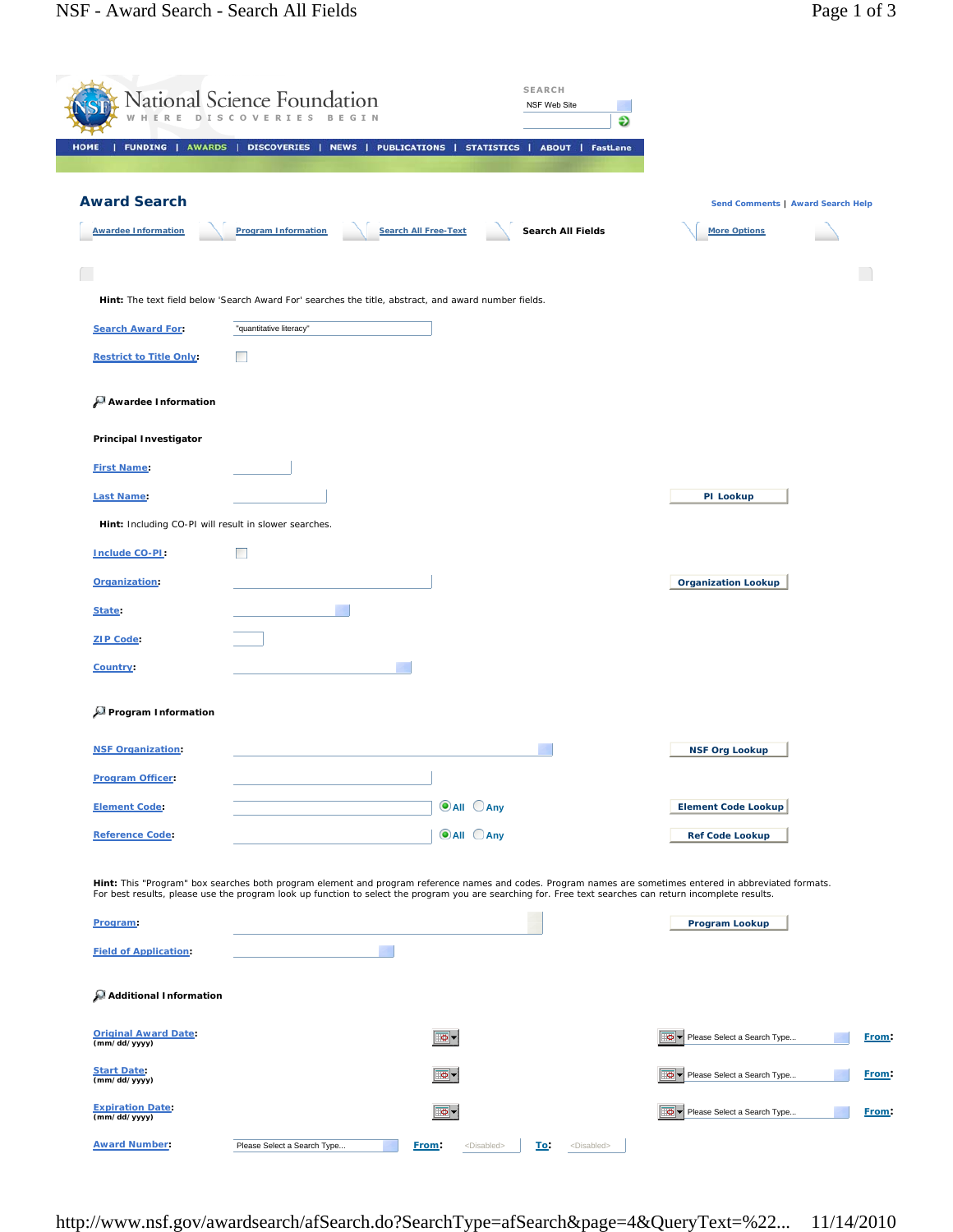$\overline{\phantom{a}}$ 

| Amount:                       |                                                                                               |
|-------------------------------|-----------------------------------------------------------------------------------------------|
| <b>Award Instrument:</b>      |                                                                                               |
|                               | Hint: Historical data is from prior to 1976. This data may not be as complete as recent data. |
| <b>Active Awards Only:</b>    |                                                                                               |
| Active and Expired Awards: () |                                                                                               |
| <b>Expired Awards Only:</b>   |                                                                                               |
| <b>Historical Awards:</b>     |                                                                                               |
|                               | <b>Search</b>                                                                                 |
| <b>Reset</b>                  |                                                                                               |

## **Search Results**

## **Back**

 $\overline{1}$ 

Results are sorted by award date, with the most recent awards at the top. Click on a column heading to re-sort the results. The up/down arrows at the right of each column title control whether the sort is ascending or descending. To view the abstract, click on the award number or title. Click on the data in other columns to perform a new search with that parameter.

## Refine Search

## **18 awards found, displaying all awards.**

| <b>Award</b><br><b>Number</b> | <b>Title</b>                                                                                                                                          | <b>NSF</b><br>Organization | Program(s)                                                                                                     | <b>Start Date</b> | <b>Principal</b><br>Investigator | <b>State</b> | <b>Organization</b>                                           | Awarded<br>Amount to<br>Date |
|-------------------------------|-------------------------------------------------------------------------------------------------------------------------------------------------------|----------------------------|----------------------------------------------------------------------------------------------------------------|-------------------|----------------------------------|--------------|---------------------------------------------------------------|------------------------------|
| 1036269                       | <b>Research and Evaluation</b><br>of Scientific Literacy for<br>Pre and Early Freshmen<br><b>STEM Majors</b>                                          | <b>HRD</b>                 | <b>HIST BLACK COLLEGES</b><br><b>AND UNIV</b>                                                                  | 09/01/2010        | Muldrow, Lycurgus                | <b>GA</b>    | <b>Morehouse College</b>                                      | \$499,828.00                 |
| 1019513                       | <b>Using PISA to Develop</b><br><b>Activities for Teacher</b><br><b>Education (UPDATE)</b>                                                            | <b>DRL</b>                 | <b>DISCOVERY RESEARCH</b><br>$K-12$                                                                            | 09/01/2010        | Silver, Edward                   | ML           | University of Michigan Ann Arbor                              | \$449,476.00                 |
| 0955560                       | <b>CAREER: Convergence</b><br>of Space Geodesy in<br><b>Plate Boundary</b><br><b>Research and</b><br><b>Geoscience Education</b>                      | <b>EAR</b>                 | <b>COLLABORATIVE</b><br><b>RESEARCH, EDUCATION</b><br><b>AND HUMAN</b><br><b>RESOURCES</b><br><b>TECTONICS</b> | 05/15/2010        | LaFemina, Peter                  | PA           | Pennsylvania State Univ University<br>Park                    | \$172,651.00                 |
| 0920800                       | <b>Expansion of "The Math</b><br>You Need, When You<br>Need It" Through<br><b>Widespread</b><br>Implementation                                        | <b>DUE</b>                 | <b>CCLI-Type 2</b><br>(Expansion), S-<br><b>STEM: SCHLR SCI TECH</b><br><b>ENG&amp;MATH</b>                    | 09/01/2009        | Baer, Eric                       | <b>WA</b>    | <b>Highline Community College</b>                             | \$283,129.00                 |
| 0920583                       | <b>COLLABORATIVE</b><br><b>RESEARCH: Expansion</b><br>of "The Math You Need,<br>When You Need It"<br>through widespread<br>implementation             | <b>DUE</b>                 | <b>CCLI-Type 2</b><br>(Expansion), S-<br><b>STEM: SCHLR SCI TECH</b><br><b>ENG&amp;MATH</b>                    | 09/01/2009        | Wenner, Jennifer                 | WI           | University of Wisconsin-Oshkosh                               | \$218,438.00                 |
| 0836943                       | Discovering the Art of<br>Mathematics: A Library<br>of Inquiry Based<br><b>Learning Guides for</b><br><b>Mathematics for Liberal</b><br><b>Arts</b>   | <b>DUE</b>                 | <b>CCLI-Type 1</b><br>(Exploratory), S-<br><b>STEM: SCHLR SCI TECH</b><br><b>ENG&amp;MATH</b>                  | 06/15/2009        | Fleron, Julian                   | <b>MA</b>    | <b>Westfield State College</b>                                | \$149,971.00                 |
| 0845676                       | <b>CAREER: Studying Weak</b><br><b>Interactions in Biological</b><br><b>Systems, Forming</b><br><b>Strong Interactions</b><br><b>Between Students</b> | <b>MCB</b>                 | <b>BIOMOLECULAR</b><br><b>SYSTEMS</b>                                                                          | 04/01/2009        | Hinderliter, Anne                | <b>MN</b>    | University of Minnesota Duluth                                | \$222,464.00                 |
| 0836566                       | <b>Geology of National</b><br>Parks: Spreadsheets,<br><b>Quantitative Literacy</b> ,<br>and Natural Resources                                         | <b>DUE</b>                 | <b>CCLI-Type 1</b><br>(Exploratory), S-<br><b>STEM: SCHLR SCI TECH</b><br><b>ENG&amp;MATH</b>                  | 01/01/2009        | Vacher, Henry                    | .EL          | University of South Florida                                   | \$197,688.00                 |
|                               | 0812954 Statistics for Action                                                                                                                         | <b>DRL</b>                 | <b>INFORMAL SCIENCE</b><br><b>EDUCATION</b>                                                                    | 09/15/2008        | Schmitt, Mary Jane               | MA           | <b>TERC Inc</b>                                               | \$1,965,674.00               |
| 0756918                       | <b>Enhancing Success in</b><br><b>STEM by Building Skills</b><br>and Intervention                                                                     | <b>DUE</b>                 | <b>STEM TALENT EXPANSN</b><br><b>PGM (STEP)</b>                                                                | 09/15/2008        | Muldrow, Lycurgus                | <b>GA</b>    | <b>Morehouse College</b>                                      | \$500,000.00                 |
| 0816517                       | <b>Infusing Quantitative</b><br>Literacy throughout the<br><b>Social Science</b><br>Curriculum                                                        | <b>DUE</b>                 | <b>CCLI-Type 3</b><br>(Comprehensive)                                                                          | 09/01/2008        | <b>Frey, William</b>             | МЦ           | University of Michigan Ann Arbor                              | \$998,000.00                 |
| 0737455                       | <b>Assessing Quantitative</b><br>Literacy of<br><b>Undergraduate Students</b>                                                                         | <b>DUE</b>                 | <b>CCLI-Type 1</b><br>(Exploratory)                                                                            | 07/01/2008        | <b>Wilkins, Jesse</b>            | <u>VA</u>    | Virginia Polytechnic Institute and<br><b>State University</b> | \$199,964.00                 |
| 0736271                       | Mathematics Across the<br>Curriculum                                                                                                                  | <b>DUE</b>                 | <b>CCLI-Type 1</b><br>(Exploratory), S-                                                                        | 05/01/2008        | Hay, Carol                       | MA           | <b>Middlesex Community College</b>                            | \$149.991.00                 |